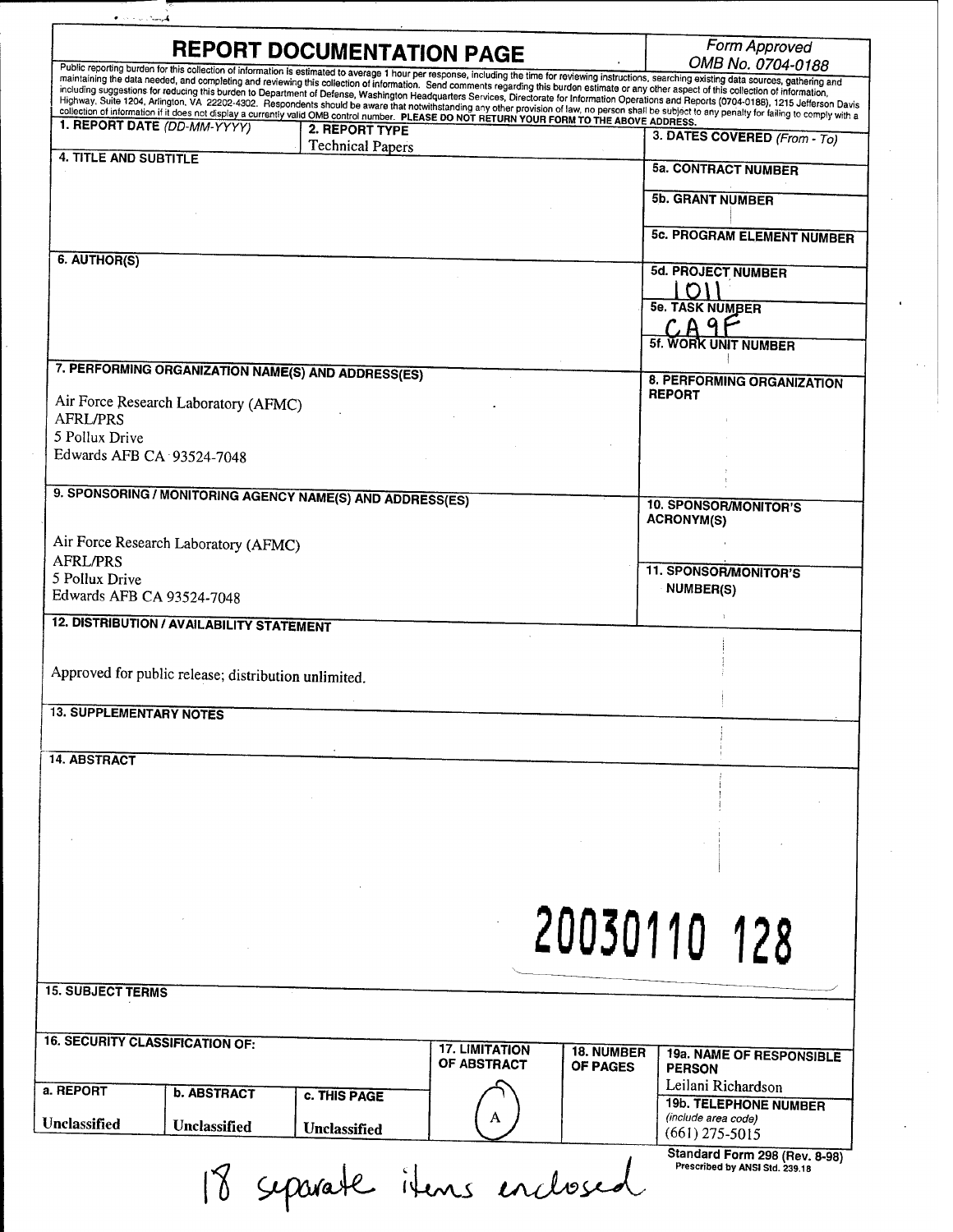*o*

# *TnM^-00T5*

V Spreadsheet  $\times$  573

MEMORANDUM FOR PRR (Gontraetor Publication)

FROM: PROI (TI) (STINFO) 5 April 1999

SUBJECT: Authorization for Release of Technical Information, Control Number: AFRL-PR-ED-TP-FY99-0073 Tim Miller, "Overdeterministic Fracture Analysis and Singular Value Decomposition" **SEM Spring Conference (Statement A)**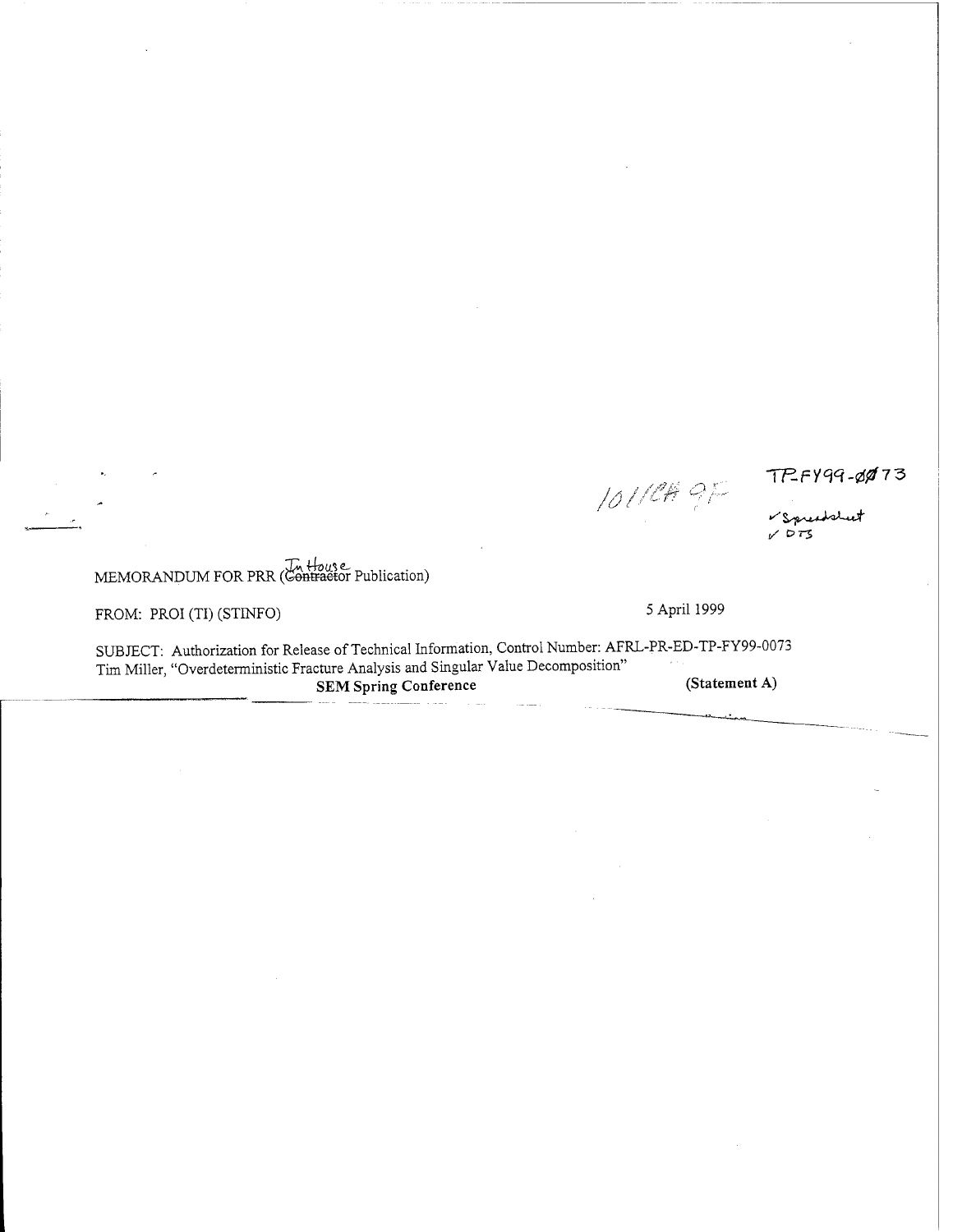# **Overdeterministic Fracture Analysis and Singular Value Decomposition**

#### **Timothy C. Miller**

Research Engineer, Air Force Research Laboratory, AFRL/PRSM, 10 E. Saturn Blvd., Edwards AFB, CA USA 93524

#### **Ravinder Chona**

Assoc. Professor, Texas A&M University, Dept. of Mechanical Engineering, College Station, TX USA 77843-3123

#### INTRODUCTION

Using overdeterministic analysis to determine fracture parameters leads to unstable solutions in some cases because of ill-conditioning problems. The problem arises because some of the functions that constitute the overall field expressions are similar. In these cases, the solution is best obtained using singular value decomposition, which solves for the coefficients effectively even when ill-conditioning is present, and quantifies the condition of the matrix. The method is explained and its use is demonstrated with two sets of results for interfacial cracks in thermally loaded bimaterials.

#### DEVELOPMENT

In a homogeneous, linear elastic, isotropic material, the horizontal component of displacement in a cracked body under mode <sup>I</sup> loading can be expressed as an infinite series: [1]

$$
L(r, \theta) = u_x =
$$
\n
$$
\frac{1}{E} \sum_{n=0}^{\infty} C_{2n} \frac{r^{n+1/2}}{n+1/2} \{(1-\nu)\cos[(n+1/2)\theta] - (1+\nu)(n+1/2)\sin(\theta)\sin[(n+1/2)\theta]\}
$$
\n(1)  
\n+  $C_{2n+1} \frac{r^{n+1}}{n+1} \{2\cos[(n+1)\theta] - (1+\nu)(n+1)\sin(n\theta)\sin(\theta)\}$ 

Here  $E$  is Young's modulus,  $u_x$  is the horizontal displacement component, r and  $\theta$  are polar coordinates, and  $\nu$  is Poisson's ratio. Methods such as the local collocation method or the boundary collocation method require the truncation of this expression to a finite size. The researcher then measures the left-hand side of eq. (1) at *m* discrete points, yielding an overdetermined system that can be solved for the *n* unknowns by assuming random measurement errors and formulating this least-squares using linear algebra. [2]

One possible difficulty lies with the experimental data. A moire method, for example, measures overall displacements, which, in addition to the crack-induced displacement component of eq. (1), includes a displacement component related to translation and rotation of the body about some point: [1]

$$
M(r, \theta) = \text{Process}(\theta) + \text{Qrsin}(\theta) + R \quad . \tag{2}
$$

The parameters P, Q, and R must also be treated as unknowns so the actual field equation used in the overdeterministic method is a combination of eqs. (1) and (2): [1]

$$
N(r, \theta) = L(r, \theta) + M(r, \theta)
$$
 (3)

Trying to use linear algebra to solve this equation will give poor results unless the researcher realizes that the Pterm in eq. (2) and the *C<sup>1</sup>* term in eq. (1) are linearly dependent terms. The two terms can be combined so that a nonsingular matrix is formed. Such a linear dependence will be manifested as a singular matrix. A similar situation occurs with the Q term when *u<sub>v</sub>* fields are measured.

In the case of an interfacial crack lying between two materials, a field expression similar to eq. (1) exists, but is much more complicated because the solution for the bimaterial problem has complex eigenvalues. [3] The imaginary part of these eigenvalues is denoted e and is called the *bimaterial parameter.* The value for the bimaterial parameter depends on the stress state (plane stress or plane strain) and the material properties on each side of the crack. The crack induced fields can be expressed as: [4]

$$
L(r, \theta) = \frac{1}{2\mu_1} [a_{0r}r^{1/2} (f_{0r})_1 - a_{0j}r^{1/2} (f_{0j})_1 +
$$
  
\n
$$
b_{0r}r (g_{0r})_1 - b_{0j}r (g_{0j})_1] y \ge 0
$$
  
\n
$$
= \frac{1}{2\mu_2} [a_{0r}r^{1/2} (f_{0r})_2 - a_{0j}r^{1/2} (f_{0j})_2 +
$$
  
\n
$$
b_{0r}r (g_{0r})_2 - b_{0j}r (g_{0j})_2] y < 0
$$

Here  $\mu_1$  and  $\mu_2$  are the two shear moduli. The actual expression is an infinite series but for simplification has been truncated here. The terms with the *r 1/2* dependencies are associated with the complex stress intensity factor, and those linear in rwith constant stress terms. The functions fand *g* shown in eq. (4) depend on the polar coordinate  $\theta$ , the material properties, and *e.*

One might expect that the combination of rigid body motion and crack induced displacement components would again give two linearly dependent terms, resulting in a singular matrix. However, due to the presence of the bimaterial parameter, these terms are *almost,* but not quite, linearly dependent. In the limit as e goes to zero, the matrix becomes singular, and the condition number approaches infinity. [4] For most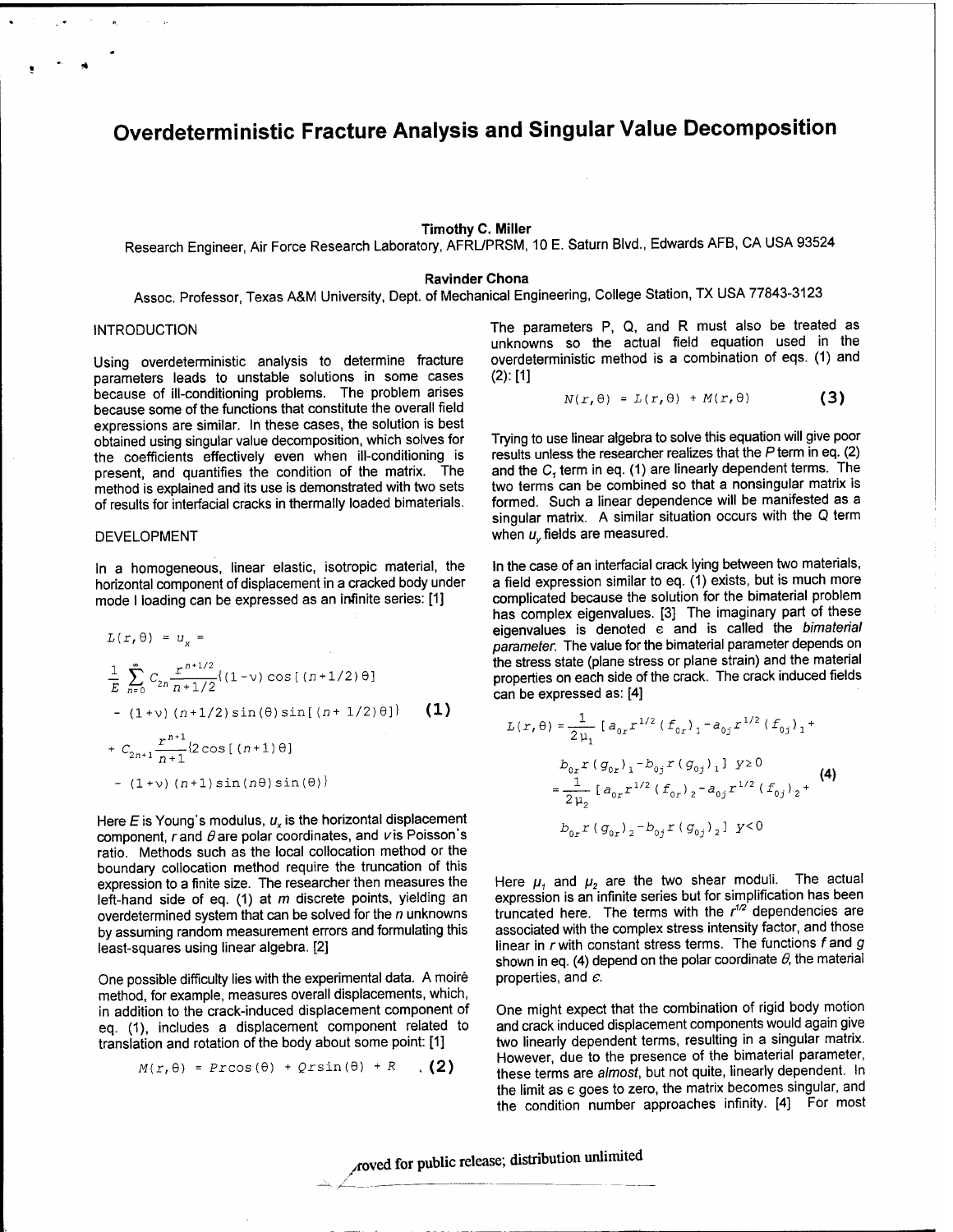combinations of materials, however, e is small (on the order of 0.01 - 0.10) resulting in a nonsingular but ill-conditioned matrix.

 $\mathbb{R}^2$ 

Ill-conditioning of the matrix for interfacial fracture problems can then come from two sources: (i) the presence of similar (but not identical) terms when combining eqs. (2) and (4) and (ii) the errors introduced by lack of computational precision. Ill-conditioning caused by precision errors can sometimes be improved by the use of double precision numbers, but the similar terms in the field expression are an inherent feature. Worse yet, a researcher unaware of the ill-conditioning can still obtain a solution, and it may appear to be correct. The unstable solution is manifested by sporadic changes in the values for the determined parameters as the size of the truncated series is changed. [5]

A resolution is to use a more robust solution method. Linear algebra methods such as Gauss-Jordan elimination, Gaussian elimination with partial pivoting, and the Gauss-Seidel iterative technique have frequently been used with homogenous cracked bodies. Regardless of which of these is used, the design matrix, [f], is formed from the functions in the combined expression and depends on the measured locations of the experimental data points. The vector of displacement component measurements, {A/}, and the vector of unknown parameters,  ${C}$ , relate to [f] through:

$$
\begin{array}{ll}\n\{N\} = [f] & \{C\} \\
mx1 & mxn & nx1\n\end{array}
$$
\n(5)

The conventional matrix approach proceeds by premultiplication with the transpose of *[f\* to produce a square matrix, [a], which is then solved using one of these techniques [2]:

$$
[f]^{T} \{N\} = [f]^{T} [f] \{C\}
$$
  
Let 
$$
\{d\} = [f]^{T} \{N\}, \quad [a] = [f]^{T} [f]
$$

$$
\{d\} = [a] \{C\}
$$

$$
nx1 \quad nxn nx1
$$
 (6)

Attempts to apply this algorithm to the interfacial problems results in unstable solutions. A preferred technique is to use the Singular Value Decomposition (SVD) technique to decompose the design matrix into three separate parts: [5]

$$
\{N\} = [f] \{C\} = [U] [W] [V]^T \{C\}
$$
  
mxn nxn nxn (7)

The matrix *[w]* is a diagonal matrix with all nonnegative diagonal elements. These vectors and matrices and their various parts have interpretations from linear algebra that can be applied to the overdeterministic interfacial fracture problem. For example, since *[w]* is diagonal, the inverse is easily found, and linear algebra operations give the unknown coefficient vector as: [5]

$$
\{C\} = [V] \cdot [diag(1/w_{\gamma})] \cdot (U^{T} \cdot \{N\})
$$
 (8)

Also, the condition number of *[f\* can be defined as the ratio of the maximum to the minimum value of the diagonal elements of *[w].* Large condition numbers indicate ill-conditioning. When the reciprocal of the condition number approaches the computational precision, the presence of ill-conditioning will significantly affect solution accuracy. If this occurs, the adverse effects can be minimized by setting the terms *1/Wj* in eq. (8) equal to zero for all sufficiently small  $\mathsf{w}_{\text{j}}$  . In this work,  $1/w_j$  was replaced by zero if it was less than  $1 \times 10^{-12}$  of the maximum diagonal value. [5]

The effect of ill-conditioning is to produce an infinite set of solutions that all approximately solve the linear equation *{N}* = [f]{C}. Zeroing these diagonal elements selects from this set the solution the one That minimizes the residual  $R = | \{N\}$  -[f] $\{C\}$  |. The result is that the SVD method with correction is often better than both direct methods and uncorrected SVD methods, as is shown by the experimental results below. [5]

#### RESULTS

Singular Value Decomposition has been used in two examples provided here. In both cases, a specimen had a heat source applied to its upper surface and a cooling plate applied to its lower surface, so that heat transfer occurred vertically and the temperature field was one-dimensional. We used implanted thermocouples to determine the temperatures and then used this data with finite element models to determine the *J* integral and the magnitudes of the complex stress intensity factors. Figures <sup>1</sup> and 2 show the two specimens. The first specimen was made from aluminum and copper, and the second was made from steel and a thermocouple cement. The material properties for the four materials are given in Table 1. The bimaterial parameters for these two combinations were 0.026 and 0.113, respectively, for the aluminum-copper and steel-cement material combinations.

|  |  |  |  |  | Table1  Material properties for the bimaterial components |
|--|--|--|--|--|-----------------------------------------------------------|
|--|--|--|--|--|-----------------------------------------------------------|

| Material               | Young's<br>Modulus [GPa] | Poisson's ratio |
|------------------------|--------------------------|-----------------|
| aluminum               | 71.7                     | 0.34            |
| copper                 | 120.0                    | 0.331           |
| steel                  | 218.0                    | 0.29            |
| thermocouple<br>cement | 3.2                      | 0.30            |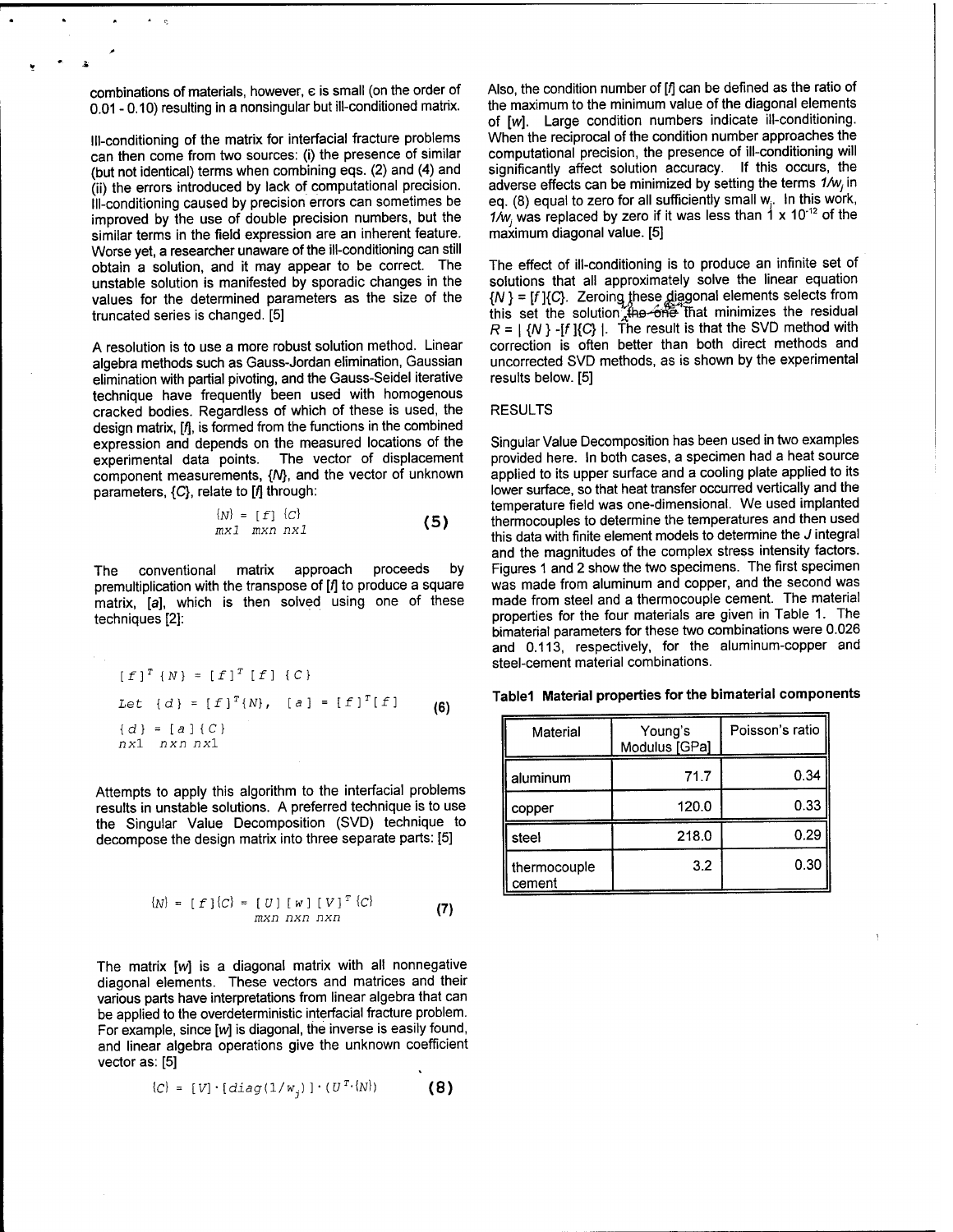

Figure 1 Geometry of the steel-thermocouple cement specimen



Figure 2 Geometry of aluminum-copper specimen

Identical thermal boundary conditions were applied to analogous specimens with moiré interferometry gratings. The resulting  $u<sub>x</sub>$  displacement components were recorded as fringe patterns and used with the local collocation method. The real and imaginary parts of  $a_0$  in eq. (4) are  $a_0$  and  $a_0$  and are related to the real and imaginary parts of the complex stress intensity factor. Figure 3 shows the calculated values for  $a_{0i}$ and  $a_{0r}$  for the aluminum-copper specimen, and Figure 4 shows the results for the steel-cement specimen. The other curves shown in the figures are obtained using the SVD method without correcting for ill-conditioning (in test cases, the use of Gaussian elimination gave identical results to the uncorrected SVD method). Table 2 gives the magnitudes of the complex stress intensity factors calculated using the local collocation method with the SVD method and the related finite element calculations.

## Table2 Magnitude of complex stress intensity factors for the two experiments [MPa m<sup>1/2</sup>]

| <b>Material Pair</b>         | SVD-Local<br>Collocation<br>Method | Finite<br>Element<br>Results |
|------------------------------|------------------------------------|------------------------------|
| aluminum-copper              | 0.613                              | 0.601                        |
| steel-thermocouple<br>cement | 12.1                               | 11.1                         |



Figure 3 Comparison of results for aluminum-copper specimen